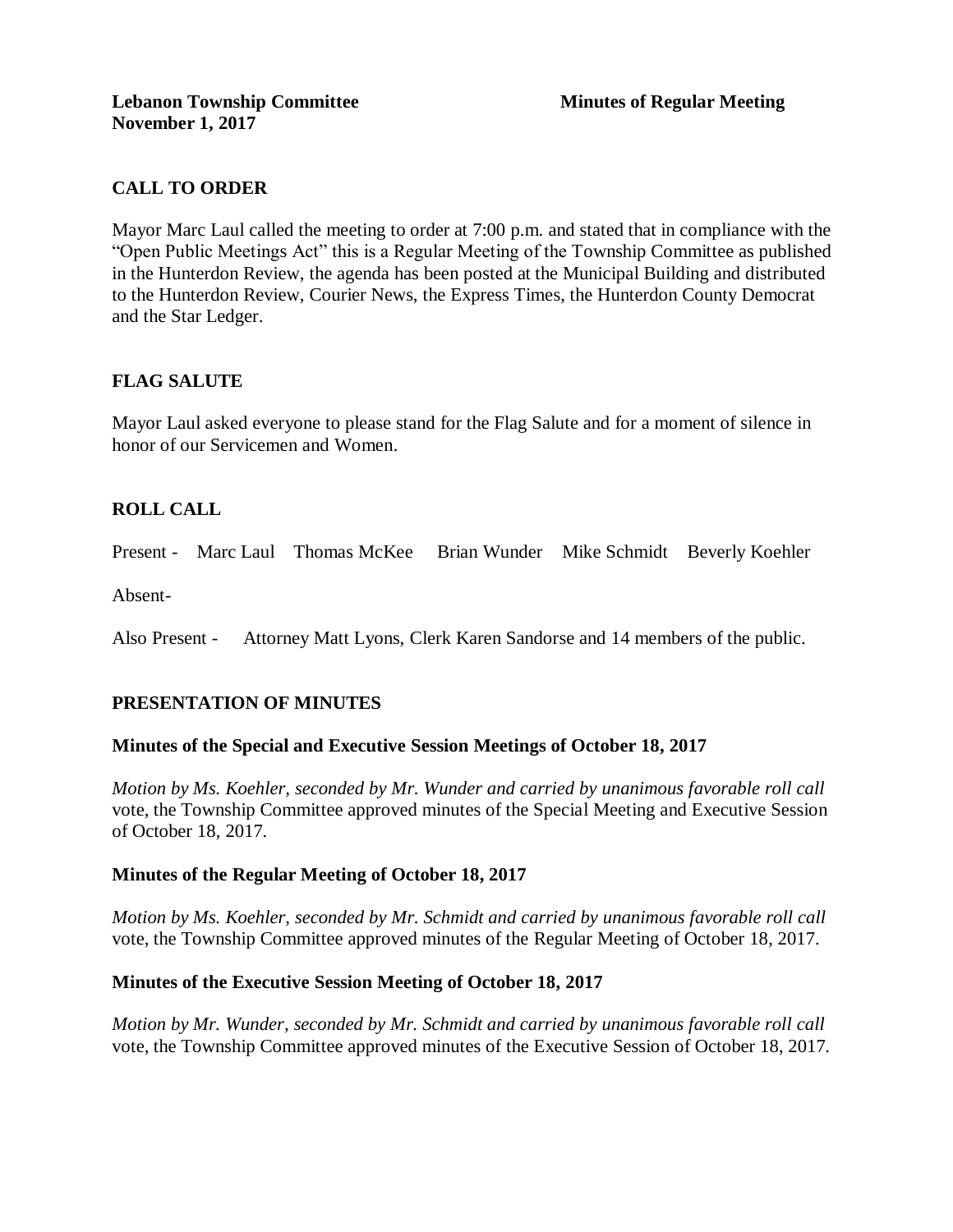LTCM 11/01/2017 Page 2 of 13

### **PUBLIC COMMENTS – for agenda items only.**

*Motion by Mr. Schmidt, seconded by Mr. McKee and carried by unanimous favorable roll call*  vote, the Township Committee opened the public comment portion of the meeting.

There were no comments from the public.

*Motion by Mr. McKee, seconded by Mr. Schmidt and carried by unanimous favorable roll call*  vote, the Township Committee closed the public comment portion of the meeting.

## **ORDINANCES**

### **Public Hearing** - **Ordinance No. 2017-09**

### **Mr. McKee left the meeting.**

*Motion by Ms. Koehler, seconded by Mr. Schmidt and carried by favorable roll call vote, the* public hearing for Ordinance No. 2017-09 was opened. AYES: Wunder, Koehler, Laul, Schmidt NAYS; 0

Ms. Ingrid Vandegaer was present from the New Jersey Conservation Foundation. Ms. Vandegaer provided an overview of the benefits associated with the acquisition of the Pelio properties, e.g., trail opportunities with connectivity, including long distance trails, habitat for wildlife and water quantity and quality. Ms. Vandegaer also noted that the property is listed in the Hunterdon County Open Space Plan, the Point Mountain Bioregion, the Lebanon Township Open Space Plan and the Spruce Run Initiative.

Mr. Adam Duckworth, Chairman of the LTEOSC, reiterated comments made by Ms. Vandegaer on the benefits in acquiring the Pelio parcels. Mr. Duckworth stated that the LTEOSC supports the purchase and is looking forward to it being finalized.

Ms. Nancy Lawler, of the LTEOCS, stated that this acquisition is a hole in a long greenway that has been worked on for many years. The property has been in the Open Space Plan for years and the money to be used for the purchase is dedicated to Open Space. Ms. Lawler noted that the Township has not been purchasing land for a few years and has been saving money to put toward a purchase such as this. Ms. Lawler said that the properties are a "piece of a treasure in the northern watershed" and the land should be protected from being disturbed. Ms. Lawler commended the Committee on their efforts.

Mr. Gene Slowinski said that he strongly supports the opportunity to acquire the properties and thanked the Committee and Mr. Schmidt for their efforts.

*Motion by Ms. Koehler, seconded by Mr. Schmidt and carried by unanimous favorable roll call*  vote, the public hearing for Ordinance No. 2017-07 was closed.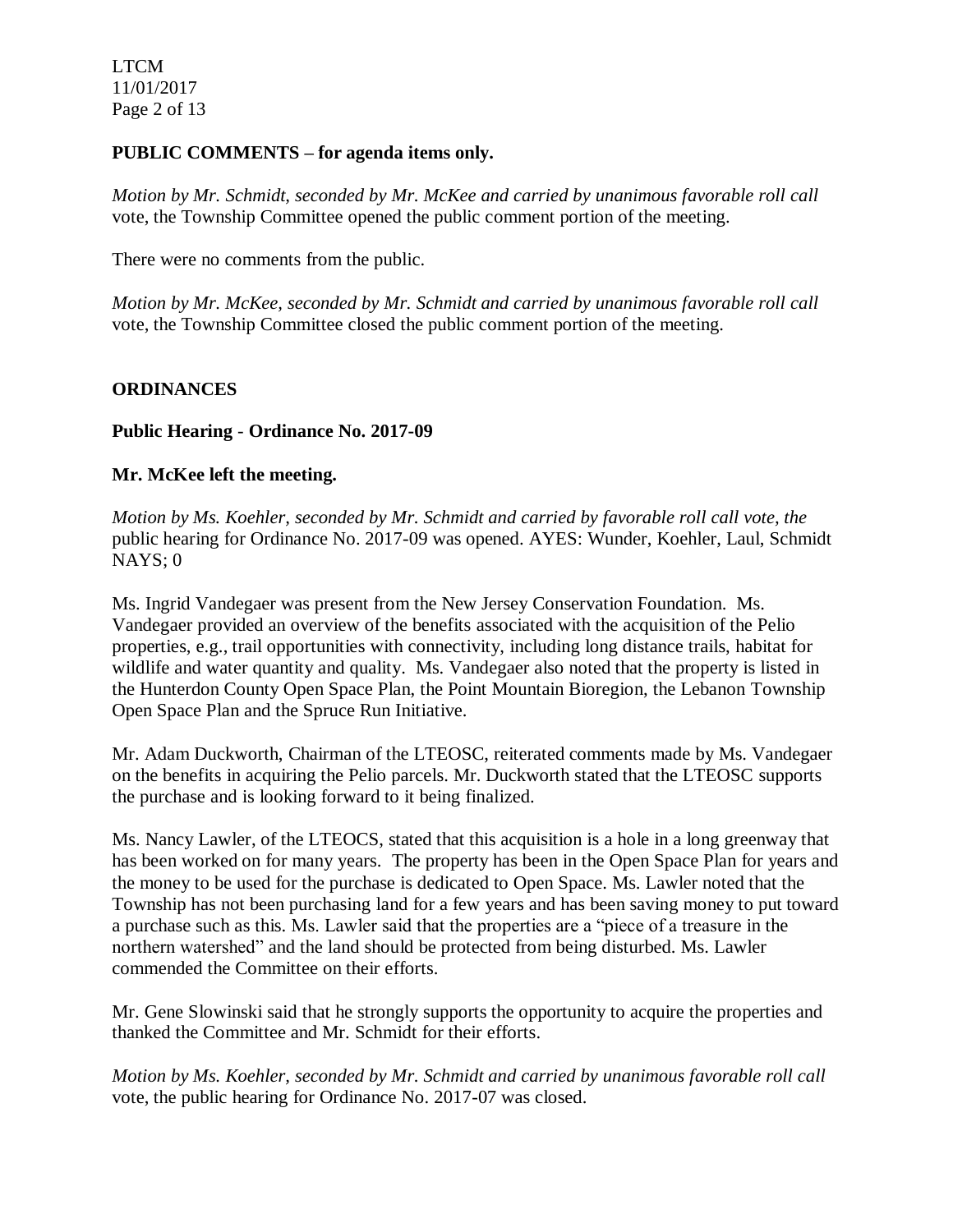LTCM 11/01/2017 Page 3 of 13

Ms. Koehler said that she loves the idea of open space and campaigned on it but based on questions raised by constituents she needs to ask for clarification on preservation. Ms. Koehler asked about the loss of tax revenues, the reason for paying top dollar for land that is located in the Highlands Preservation Area, when does preservation conclude and how does all of the preservation affect the taxpayers? Ms. Koehler asked about the Open Space Tax and if there would be a need to increase it. Ms. Koehler also asked for clarification on who will own the parcels once the acquisition is complete and can the rules for the property change, such as zoning? Ms. Koehler asked who the appraisers are for the acquisition and questioned if there were any right-of-way's on the property. Ms. Koehler also asked if there is any remediation that needs to be done on the property.

*Motion by Mr. Wunder, seconded by Ms. Koehler and carried by favorable roll call vote, the* Township Committee adopted Ordinance No. 2017-09 as written below. AYES: Wunder, Koehler, Laul, Schmidt NAYS; 0

# TOWNSHIP OF LEBANON HUNTERDON COUNTY, NEW JERSEY ORDINANCE NO. 2017-09 AN ORDINANCE AUTHORIZING THE PURCHASE OF 244 +/- ACRES OF PROPERTY DESIGNATED AS BLOCK 50 LOT 10, BLOCK 51 LOTS 1 AND 5, BLOCK 53 LOT 12 AND BLOCK 56 LOT 15

**WHEREAS**, the New Jersey Conservation Foundation ("NJCF") has negotiated an Option Agreement with property owners, Earl Pelio; Estate of Joan Pelio, Deceased by its Executor Earl Pelio; Richard Pelio; and the Estate of Robert Pelio, Deceased, by its Executrix Donna Pelio (hereinafter collectively referred to as "Seller"), to purchase land identified as Block 50 Lot 10, Block 51 Lots 1 and 5, Block 53 Lot 12 and Block 56 Lot 15 on the Municipal tax map of the Township of Lebanon (the "Township"), Hunterdon County, consisting of approximately 244 +/- acres (the "Property") for an aggregate purchase price in the amount of \$2,000,000; and

**WHEREAS**, the Property comprises woodlands and fields in agricultural use along Sharrer, Mt. Lebanon and Turkey Top Roads in the Township and its acquisition would link already preserved properties from the Teetertown to Point Mountain Preserves and extending to Miquin Woods, to create a greenway of approximately 2,600 acres in the northern part of the Township; and

**WHEREAS**, the Property has been identified as a Preservation Priority in the Open Space and Recreation Plan element of the Township's Master Plan and offers attractive recreational uses and environmental preservation benefits, including water quality and supply protection and habitat conservation, especially owing to its proximity to other preserved properties and as such this purchase is consistent with the Township's Master Plan; and

**WHEREAS**, the fair market value of the Property was established by two professional appraisals, which were reviewed by the New Jersey Department of Environmental Protection Green Acres (the "NJDEP Green Acres"), and a pre-Highlands Average of Appraised Values (AAV) of \$2,016,000 was issued on September 28, 2017; and

**WHEREAS**, the NJCF will retain professionals to prepare a preliminary site assessment report, survey, and title search, each subject to review and approval of NJDEP Green Acres; and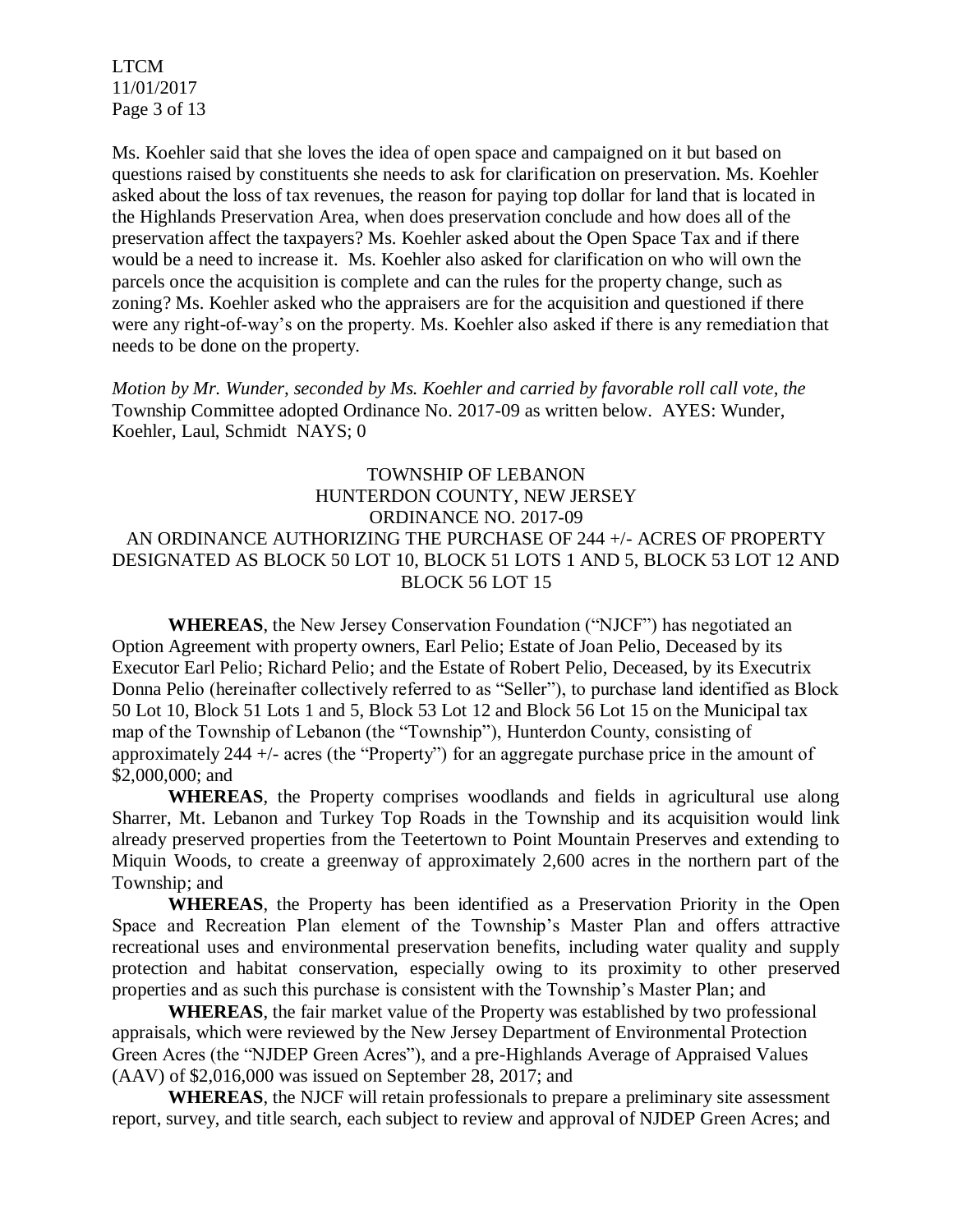LTCM 11/01/2017 Page 4 of 13

**WHEREAS**, total closing costs are estimated to be approximately \$60,000, with partial funding to be provided by the New Jersey Water Supply Authority and the remaining balance to be allocated among the funding sources described herein; and

**WHEREAS**, the Hunterdon County Freeholders by way of formal resolution adopted June 6, 2017 have approved \$1,000,000 in grants from the Hunterdon County Open Space, Farmland, and Historic Preservation Trust Fund, consisting of a Municipal Grant to the Township and a Nonprofit Grant to NJCF, for acquisition of the Property with the anticipation that the Property will be incorporated into the Hunterdon County Park System; and

**WHEREAS**, funding of \$675,000 from NJDEP Green Acres will be allocated to the acquisition, subject to completion of project agreements, consisting of a grant of \$500,000 to the Township and a grant of \$175,000 to the Hunterdon Land Trust; and

**WHEREAS**, NJCF has received private funding commitments in aggregate of \$303,000 from various private foundations and individuals to be used for the acquisition of the Property; and

**WHEREAS**, NJCF and the Township are continuing to pursue additional grants from private foundations and individuals to be used for the acquisition of the Property; and

**WHEREAS,** the Township portion of contribution inclusive of total closing costs shall not exceed \$55,000; and

**WHEREAS**, Lebanon Township has dedicated Open Space fund balances from previously collected Open Space taxes at the local level that are sufficient to provide the anticipated funds needed to complete the acquisition of the Property and such funds can be allocated to the acquisition by separate Resolution of the Township Committee and the chief financial officer of Lebanon Township, Gregory J. Della Pia having certified in writing as to the availability of funds totaling \$55,000 as required by N.J.A.C.  $5:30 - 5.4$  (a) 1 with a copy of said written certification attached hereto as exhibit a; and

**WHEREAS**, the Township will enter assignment agreement(s) subject to separate Resolution of the Township Committee with funding partners as needed to facilitate matching funds for Closing the acquisition and for allocation of ownership interests as determined by the Township Committee; and

**WHEREAS**, the New Jersey Local Land and Buildings Law, N.J.S.A. 40A:12-3 *et seq.* requires adoption of an ordinance to authorize the participation in the acquisition and then conveyance of the Property; and

**NOW, THEREFORE, BE IT ORDAINED** by the Mayor and Committee of the Township of Lebanon, the County of Hunterdon, as follows:

SECTION 1. The Township shall authorize its \$500,000 portion of the NJDEP Green Acres grant to be utilized for the purchase of the Property from Seller.

SECTION 2. The availability of funds having been certified as described herein, the Township is hereby authorized to participate in the acquisition of the Property as referenced hereinabove with the expenditure of funds from its existing dedicated Open Space Fund in an amount not to exceed \$55,000.

SECTION 3. The Mayor and Clerk are hereby authorized and directed to take all necessary actions and execute all necessary documents, including but not limited to an agreement accepting assignment of the Option Agreement, deed of conveyance, HUD-1 settlement statement, affidavit of title, and such other closing documents in order to authorize both the acquisition and conveyance of the Property.

SECTION 4. If any section, paragraph, subdivision, clause or provision of this Ordinance shall be adjudged invalid, such adjudication shall apply only to the section, paragraph, subdivision,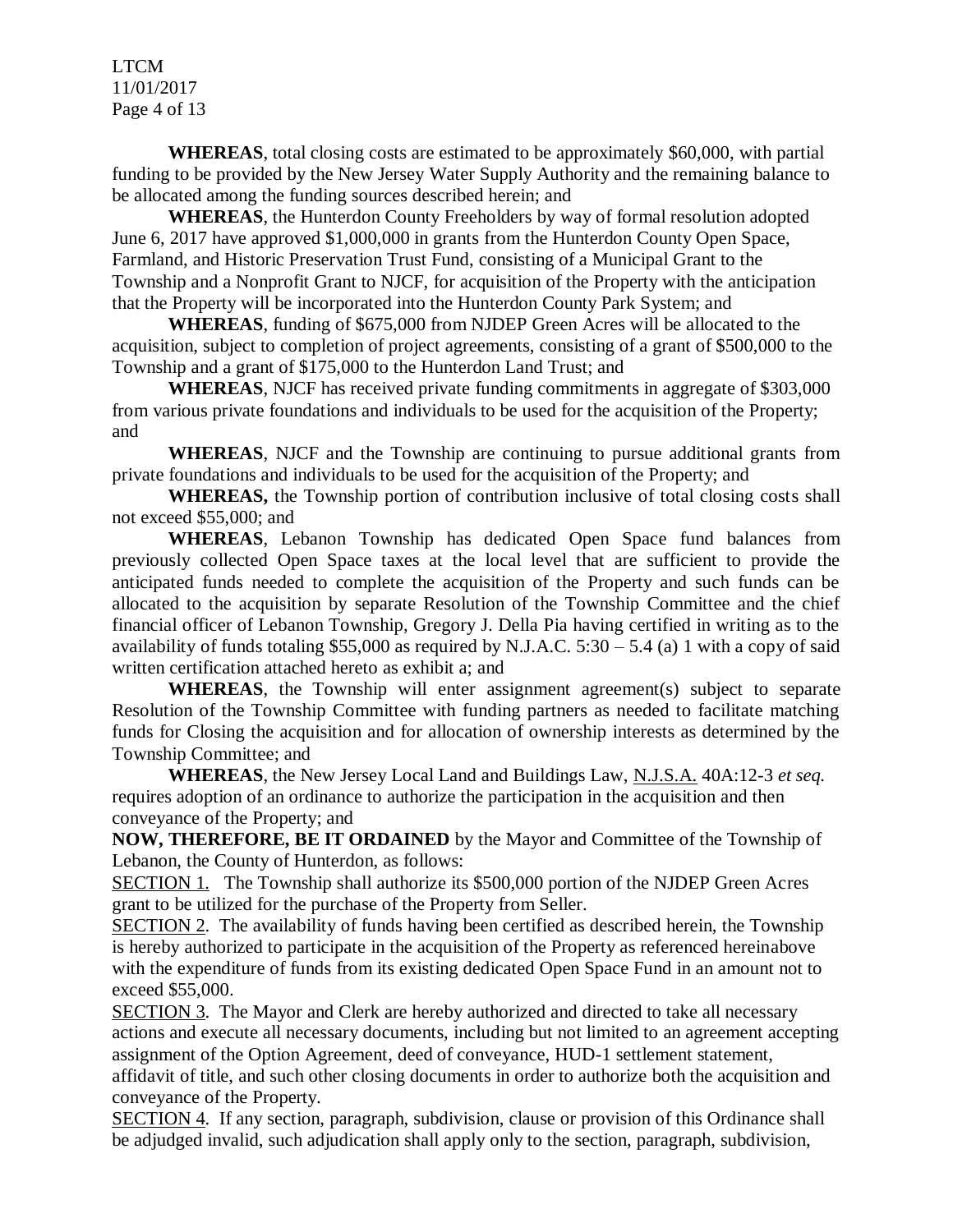LTCM 11/01/2017 Page 5 of 13

clause or provision so adjudged and the remainder of the Ordinance shall be deemed valid and effective.

SECTION 5. This Ordinance shall take effect after final passage and publication as prescribed by law.

### **Mr. McKee rejoined the meeting.**

### **RESOLUTIONS**

#### **Resolution No. 104-2017 –Redemption of Tax Sale Certificate – Paul Clausen**

*Motion by Mr. Wunder, seconded by Ms. Koehler and carried by unanimous favorable roll call*  vote, the Township Committee approved Resolution No. 104-2017 as written below.

## TOWNSHIP OF LEBANON COUNTY OF HUNTERDON STATE OF NEW JERSEY RESOLUTION NO. 104-2017 REDEMPTION OF TAX SALE CERTIFICATE

WHEREAS, the Tax Collector did sell a Tax Sale Certificate #200813 on October 22<sup>nd</sup> 2008 to Lebanon Township and,

WHEREAS, the amount of \$2,539.98 has been collected from Paul Clausen, the owner of this property, known as Block 12 Lot 68, 122 Forest Drive (rear), Lebanon Township for the redemption of Tax Sale Certificate #200813.

THEREFORE, BE IT RESOLVED, that the Treasurer be authorized to prepare and the Mayor, Treasurer and Clerk be authorized to sign a check in the amount of \$2,539.98 to Lebanon Township for this redemption.

#### **Resolution No. 105-2017- Redemption of Tax Sale Certificate – Paul Clausen**

*Motion by Mr. Schmidt, seconded by Ms. Koehler and carried by unanimous favorable roll call*  vote, the Township Committee approved Resolution No. 105-2017 as written below.

## TOWNSHIP OF LEBANON COUNTY OF HUNTERDON STATE OF NEW JERSEY RESOLUTION NO. 105-2017 REDEMPTION OF TAX SALE CERTIFICATE

WHEREAS the Tax Collector did sell a Tax Sale Certificate #201501 on October 23<sup>rd</sup> 2015 to BV001 Trust & Crdtrs and,

WHEREAS the amount of \$57,628.03 has been collected from Paul Clausen, the owner of this property, known as Block 12 Lot 10.10, 122 Forest Drive, Lebanon Township for the redemption of Tax Sale Certificate #201501.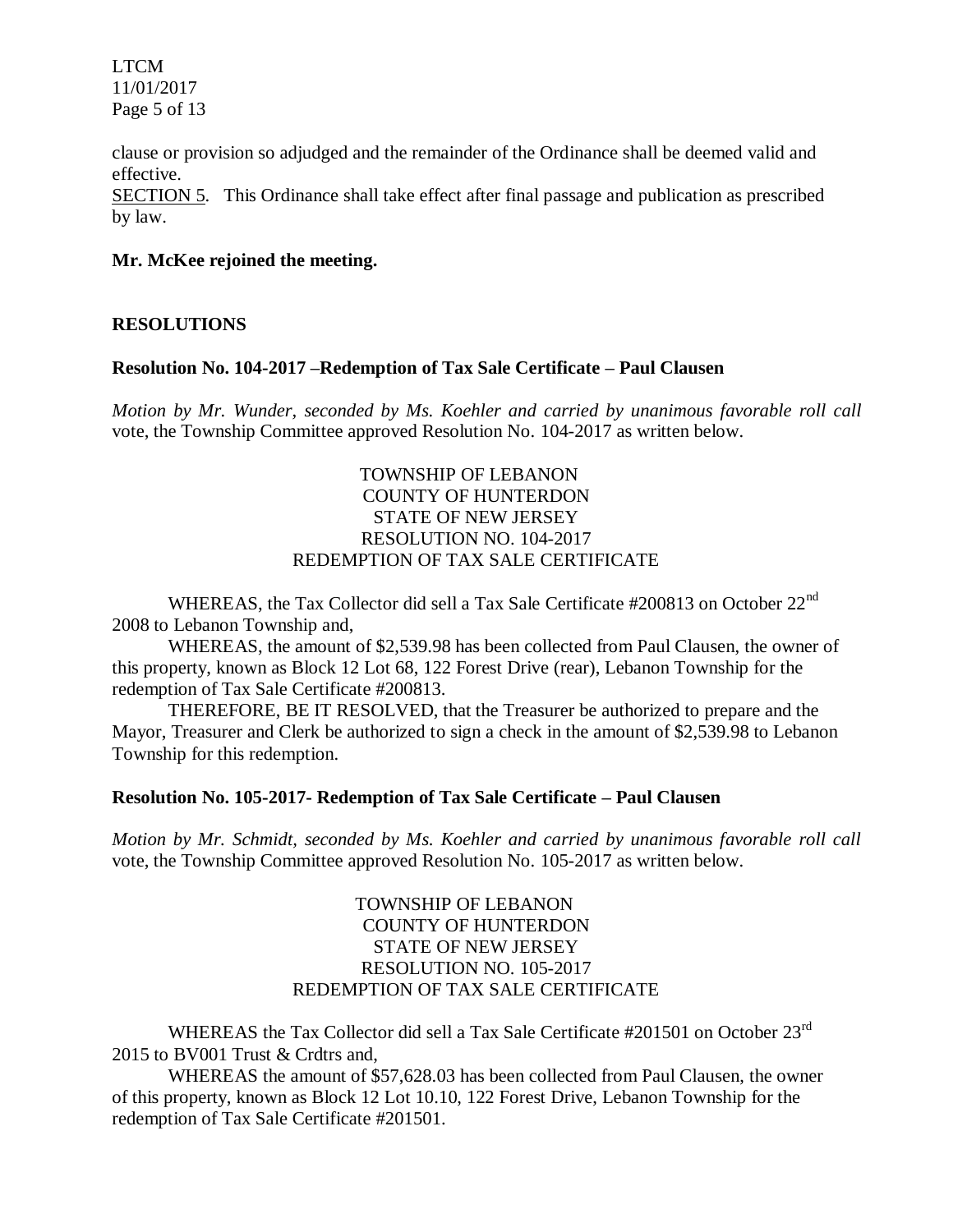LTCM 11/01/2017 Page 6 of 13

THEREFORE BE IT RESOLVED that the Treasurer be authorized to prepare and the Mayor, Treasurer and Clerk be authorized to sign a check in the amount of \$57,628.03 to US Bank Cust for BV001 Trust & Crdtrs for this redemption, and,

BE IT FURTHER RESOLVED that an additional check in the amount of \$42,100.00, which was the premium paid for Tax Sale Certificate #201501, be prepared and signed and that these checks be mailed to:

> US Bank Cust for BV001 Trust & Crdtrs  $50 S 16<sup>th</sup> Street-Suite 2050$ Philadelphia PA 19102-2513

### **Resolution No. 106-2017 –Redemption of Tax Sale Certificate - William Dehart**

*Motion by Ms. Koehler, seconded by Mr. Schmidt and carried by unanimous favorable roll call*  vote, the Township Committee approved Resolution No. 106-2017 as written below.

## TOWNSHIP OF LEBANON COUNTY OF HUNTERDON STATE OF NEW JERSEY RESOLUTION NO. 106-2017 REDEMPTION OF TAX SALE CERTIFICATE WITHIN 10 DAYS

WHEREAS the Tax Collector did sell a Tax Sale Certificate #201708 on October  $13^{TH}$ 2017 to Christiana T C/F CE1/ Firstrust and,

WHEREAS the amount of \$672.41 has been collected from William Dehart for Martha Dehart Est., the owner of this property, known as Block 69 Lot 45, 178 Musconetcong River Road, Lebanon Township for the redemption of Tax Sale Certificate #201708.

THEREFORE BE IT RESOLVED that the Treasurer be authorized to prepare and the Mayor, Treasurer and Clerk be authorized to sign a check in the amount of \$672.41 to Christiana T C/F CE1/Firstrust for this redemption within ten days, and,

BE IT FURTHER RESOLVED that an additional check in the amount of \$11,700.00, which was the premium paid for Tax Sale Certificate #201708, be prepared and signed and that these checks be mailed to:

> Christiana T C/F CE1/Firstrust PO Box 5021 Philadelphia PA 19111-5021

### **Resolution No. 107-2017 –Tax Exempt Fully Disabled Veteran**

*Motion by Mr. Wunder, seconded by Mr. McKee and carried by unanimous favorable roll call*  vote, the Township Committee approved Resolution No. 107-2017 as written below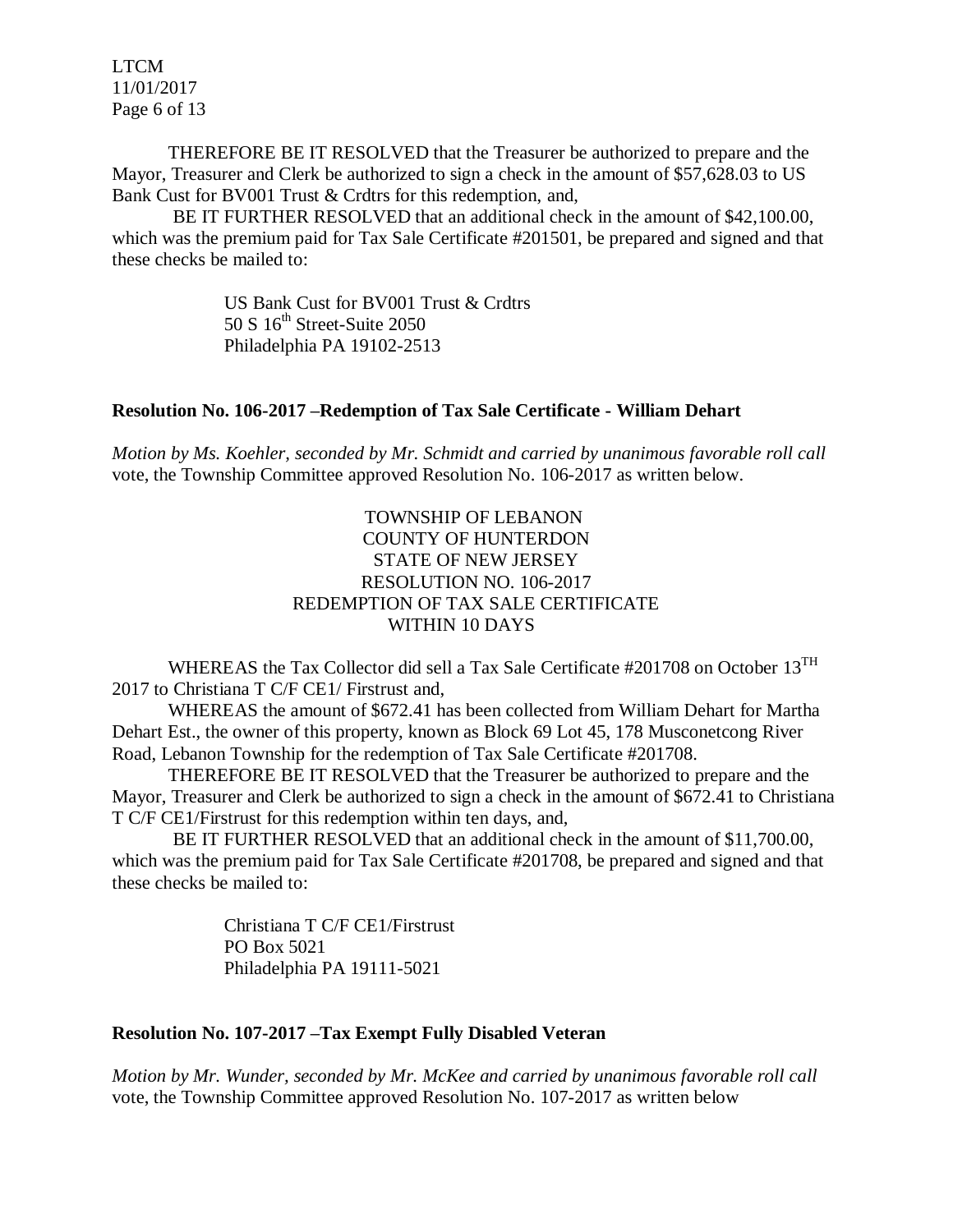## TOWNSHIP OF LEBANON COUNTY OF HUNTERDON STATE OF NEW JERSEY RESOLUTION NO. 107-2017 TAX EXEMPT FULLY DISABLED VETERAN

WHEREAS, the Tax Collector of Lebanon Township has been shown proof and in accordance with the Tax Assessor ascertains that Jacinto Rivera, owner of Block 58, Lot 4, 253 Musconetcong River Road in the Township of Lebanon, is a totally and permanently disabled veteran because of his service to the United States, and has been so declared by the Veteran's Administration, and,

WHEREAS, in accordance with N.J.S.A. 54: 4-3.32, the governing body of any municipality may refund the amount of taxes collected on any property which would have been exempt from taxation and,

WHEREAS, taxes have been billed for 2017,

THEREFORE, BE IT RESOLVED, by the Township Committee of the Township of Lebanon, County of Hunterdon, State of New Jersey that Mr. Rivera be reimbursed in the amount of \$776.22 for the Municipal portions of his tax bill prorated nunc pro tunc to June 23, 2017, the date of his award letter from the Veteran's Administration, because he promptly submitted it to the Township and the filing of his application had been delayed due to the absence of a Tax Assessor and not because of any action or inaction of Mr. Rivera,

BE IT FURTHERMORE RESOLVED, that the property be tax exempt from property tax as long as it is owned and occupied by Jacinto Rivera or his surviving spouse in accordance with the continuance of the right to exemption beginning in 2018.

### **Resolution No. 108-2017 –Urging the State Legislature to Approve Angioplasty Facilities**

*Motion by Ms. Koehler, seconded by Mr. McKee and carried by favorable roll call vote, the* Township Committee approved Resolution No. 108-2017 as written below. AYES: Wunder, Koehler, Laul, McKee ABSTAIN: Schmidt

# TOWNSHIP OF LEBANON COUNTY OF HUNTERDON STATE OF NEW JERSEY RESOLUTION NO. 108-2017

Resolution Urging the State Legislature to approve A-1834/S-178 which requires the Department of Health to license additional angioplasty facilities, with at least one in each county

WHEREAS, heart disease remains the number one cause of death in the region; and WHEREAS, a number of regional hospitals have expert Cardiologists and state-of-the-art facilities where non-elective emergency angioplasty procedures are performed with great success and excellent outcomes; and

WHEREAS, some of these hospitals do not have state approval to conduct elective angioplasty, a scheduled treatment to open narrowed arteries of the heart, therefore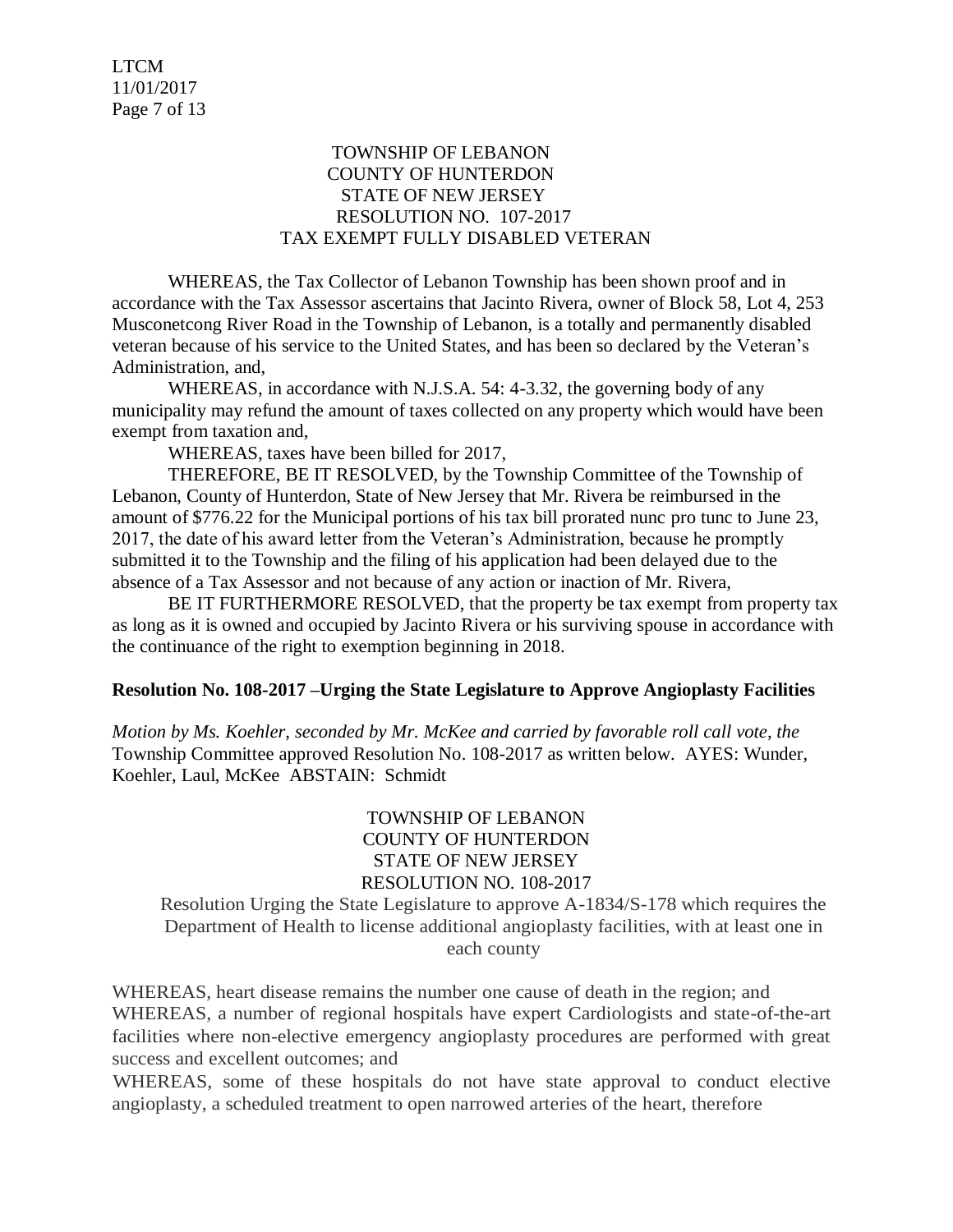LTCM 11/01/2017 Page 8 of 13

exposing cardiac patients to severe risk and potentially unnecessary secondary transportation post emergency to an approved facility; and

WHEREAS, although national studies have concluded that performing elective angioplasty at facilities without surgical back-up is safe, cardiac patients must go to alternate and out of state facilities when the procedure can be conducted successfully at the medical center; and WHEREAS, New Jersey is one of only a small number of states nationally without regulations allowing for the safe conduction of elective angioplasty at qualified facilities without on-site cardiac surgery; and

WHEREAS; New Jersey has a responsibility to provide comprehensive, preventive cardiac healthcare resources with equal access to all of the state's citizens; and

WHEREAS, Assemblymen Herbert Conaway and Jack Ciattarelli and Senators Christopher Bateman and Jeff Van Drew have introduced A-1834/S-178, which requires the Department of Health to license additional angioplasty facilities, with at least one facility in each county;

NOW, THEREFORE, BE IT RESOLVED, that the Lebanon Township Committee urges the legislature to approve A-1834/S-l 78 as swiftly as possible, and

BE IT FURTHER RESOLVED, that a copy of this Resolution be forwarded to the

members of the New Jersey General Assembly, the New Jersey State Senate, the Commissioner of the Department of Health, the Lieutenant Governor and the Governor of State of New Jersey.

# **Resolution No. 109-2017 – Person to Person Transfer – River Styx**

*Motion by Mr. Schmidt, seconded by Ms. Koehler and carried by favorable roll call vote, the* Township Committee approved Resolution No. 109-2017 as written below. AYES: Koehler, Laul, Schmidt, McKee ABSTAIN: Wunder

> Township of Lebanon County of Hunterdon Resolution No. 109-2017 Person to Person Transfer of Liquor License

WHEREAS, an application has been filed for a Person-to-Person Transfer of Plenary Retail Consumption License Number 1019-33-008-002, heretofore issued to Linda C. Schuyler Executrix for Ledyard B Schuyler Jr., for premises located at 374 Vernoy Road, Lebanon Township NJ; WHEREAS, the submitted application form is complete in all respects, the transfer fees have been paid, and the license has been properly renewed for the current license term;

WHEREAS, the applicant is qualified to be licensed according to all standards established by Title 33 of the New Jersey Statutes, regulation promulgated thereunder, as well as pertinent local ordinances and conditions consistent with Title 33;

WHEREAS, the applicant has disclosed and the issuing authority reviewed the source of all funds used in the purchase of the license and the licensed business and all additional financing obtained in connection with the licensed business;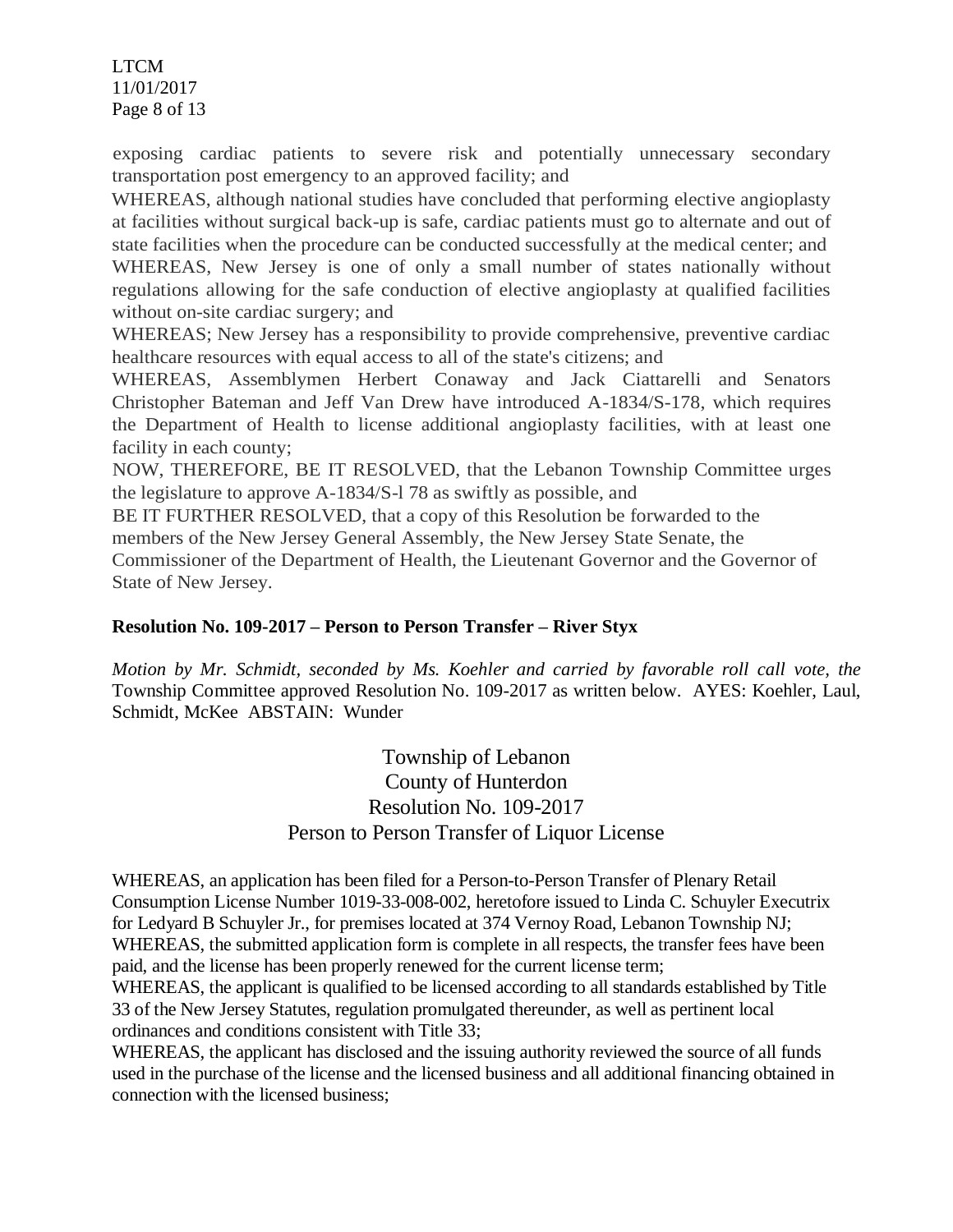LTCM 11/01/2017 Page 9 of 13

NOW THEREFORE BE IT RESOLVED, that the Lebanon Township Committee does hereby approve, effective November 1, 2017 the transfer of the aforesaid Plenary Retail Consumption License to Asdal Holdings, LLC, and does hereby direct the Township Clerk to endorse the license certificate to the new ownership as follows: "This license, subject to all its terms and conditions, is hereby transferred to Asdal Holdings, LLC, effective November 1, 2017."

# **OLD BUSINESS**

## **DPW Floor**

Engineer Steve Risse prepared specifications for the grinding of the DPW floor to correct the drainage issues in the mechanics bay. Attorney Lyons will prepare the bid package to be reviewed and approved by the Committee, at the December 6, 2017 meeting.

*Motion by Mr. McKee, seconded by Mr. Wunder and carried by unanimous favorable roll call*  vote*,* the Township Committee authorized the Township Attorney to prepare the bid package which will come back to the Committee for review and approval at their next meeting.

### **Animal Control Officer**

Mr. McKee asked if there has been any movement in amending the policy for Animal Control. Ms. Koehler said that she met with the Police Chief and the ACO and there will be no changes to the original policy, with the exception of giving the ACO a little more leeway. Ms. Koehler will be placing a notice in the newsletter and on the webpage to inform the public of the process to follow when finding a lost dog.

### **Fall Festival and Halloween Madness**

Mayor Laul commended the Recreation Commission and the Park Committee on the great job that they did with the Harvest Festival and Halloween Madness. Mayor Laul thanked them for their efforts.

### **NEW BUSINESS**

### **Conservation and Maintenance Agreement – Westphalen - Block 49 Lot 1**

Mr. McKee stated that a Conservation and Maintenance Agreement must be entered into for the Westphalen Planning Board application approval. Due to the site improvements that will be done the Westphalen's will need to comply with the Township's Storm Water Management Ordinance and Soil Conservation's requirements. If there are concerns raised with the project, the Agreement will provide for the Township to access the property at the owner's expense. The Township will need to follow up to be sure that the Agreement is recorded with the County within 30 days.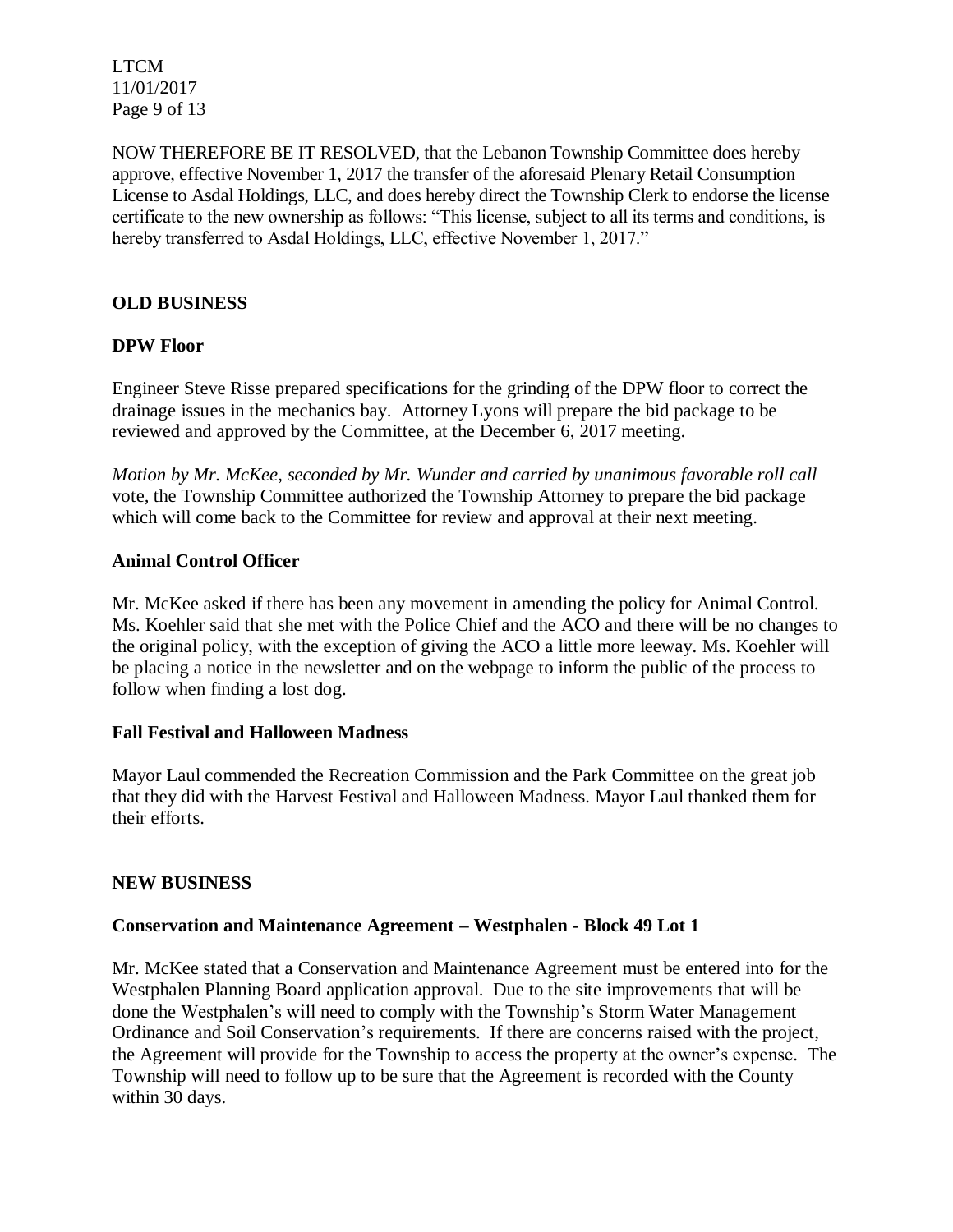LTCM 11/01/2017 Page 10 of 13

*Motion by Mr. McKee, seconded by Mr. Wunder and carried by unanimous favorable roll call*  vote*,* the Township Committee approved the Conservation and Maintenance Agreement for the Westphalen project contingent upon it being recorded with the County within 30 days.

# **Municipal Clerk's Request to Lease a Copy Machine**

The copy machine in the Clerk's Office is 10 years old and needs to be replaced. Two quotes have been received.

*Motion by Mr. Wunder, seconded by Ms. Koehler and carried by unanimous favorable roll call*  vote*,* the Township Committee approved the Clerk's request to enter into a 5 Year Lease Agreement with Cannon Solutions for a Copy Machine, at a cost of \$215.00 per month. The Copy Machine will be leased through the National IPA Co-op.

# **Police Chief's Request to Purchase 3 Bulletproof Vests**

*Motion by Mr. McKee, seconded by Ms. Koehler and carried by unanimous favorable roll call*  vote*,* the Township Committee approved the Police Chief's request to purchase 3 Bulletproof Vests from Lawmen Supply Co., at a cost of \$3668.10. Lawmen Supply is a State Contract Vendor.

# **Painting of Police Station**

*Motion by Mr. Wunder, seconded by Ms. Koehler and carried by unanimous favorable roll call*  vote*,* the Township Committee approved the painting of the Police Station at a cost of \$8225.00. The painting will be done by Allstate Office Interiors.

# **Accept Resignation – Kirk Petrik**

*Motion by Mr. Wunder, seconded by Mr. Schmidt and carried by unanimous favorable roll call*  vote*,* the Township Committee accepted the resignation of Kirk Petrik from the Park Committee with regrets and much appreciation.

# **PRESENTATION OF VOUCHERS**

Committee Members provided a description of vouchers exceeding \$1000.00.

*Motion by Ms. Koehler, seconded by Mr. Schmidt and carried by favorable roll call vote, the* Township Committee approved the November 1, 2017 bill list, in amount of \$ 436,011.24.

# **CORRESPONDENCE**

Historian's September 7, 2017 Meeting Minutes and Curator's Report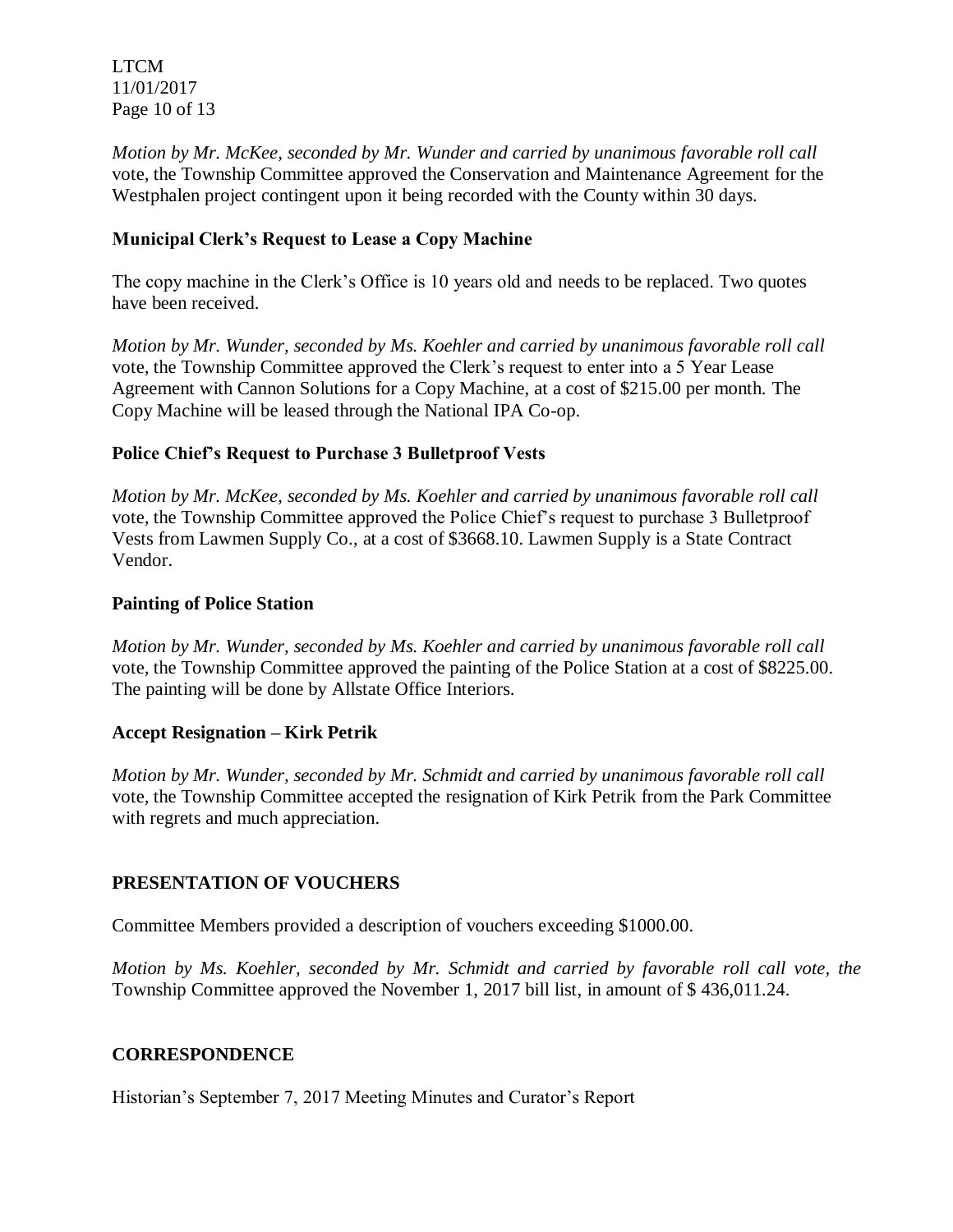LTCM 11/01/2017 Page 11 of 13

## **PUBLIC COMMENTS**

*Motion by Ms. Koehler, seconded by Mr. McKee and carried by unanimous favorable roll call vote,* the Township Committee opened the public comment portion of the meeting at 8:18 p.m.

Ms. Laurie Hoffman, Historian Member, stated that the new Christmas ornaments have arrived and will be available for purchase at the Firemen's breakfast. Ms. Hoffman asked if Police Department purchases are within the operating budget. Ms. Hoffman asked if all of the Police Officers will now have bullet proof vests that are up to date. Ms. Hoffman questioned the cost of the ACO's September bill. Ms. Hoffman informed all that the Christmas Tree Lighting will be held on December 4, 2017 at 4:30 p.m.

*Motion by Ms. Koehler, seconded by Mr. Schmidt and carried by unanimous favorable roll call* vote, the Township Committee closed the public comment portion of the meeting at 8:27 p.m.

### **EXECUTIVE SESSION**

### **Resolution No. 110-2017 –Executive Session**

*Motion by Mr. McKee, seconded by Mr. Schmidt and carried by unanimous favorable roll call*  vote*,* the Township Committee approved Resolution No. 110-2017 and convened in executive session at 8:28 p.m.

### **It is not anticipated that action will be taken.**

## TOWNSHIP OF LEBANON COUNTY OF HUNTERDON STATE OF NEW JERSEY RESOLUTION NO. 110-2017 RESOLUTION AUTHORIZING EXECUTIVE SESSION

WHEREAS, the Open Public Meetings Act; *N.J.S.A.* 10:4-6 *et seq*., declares it to be the public policy of the State to insure the right of citizens to have adequate advance notice of and the right to attend meetings of public bodies at which business affecting the public is discussed or acted upon; and

WHEREAS, the Open Public Meetings Act also recognizes exceptions to the right of the public to attend portions of such meetings; and

 WHEREAS, the Mayor and Committee find it necessary to conduct an executive session closed to the public as permitted by the *N.J.S.A*. 40:4-12; and

 WHEREAS, the Mayor and Committee will reconvene in public session at the conclusion of the executive session;

 NOW, THEREFORE, BE IT RESOLVED by the Mayor and Committee of the Township of Lebanon, County of Hunterdon, State of New Jersey that they will conduct an executive session to discuss the following topic(s) as permitted by *N.J.S.A*. 40:4-12: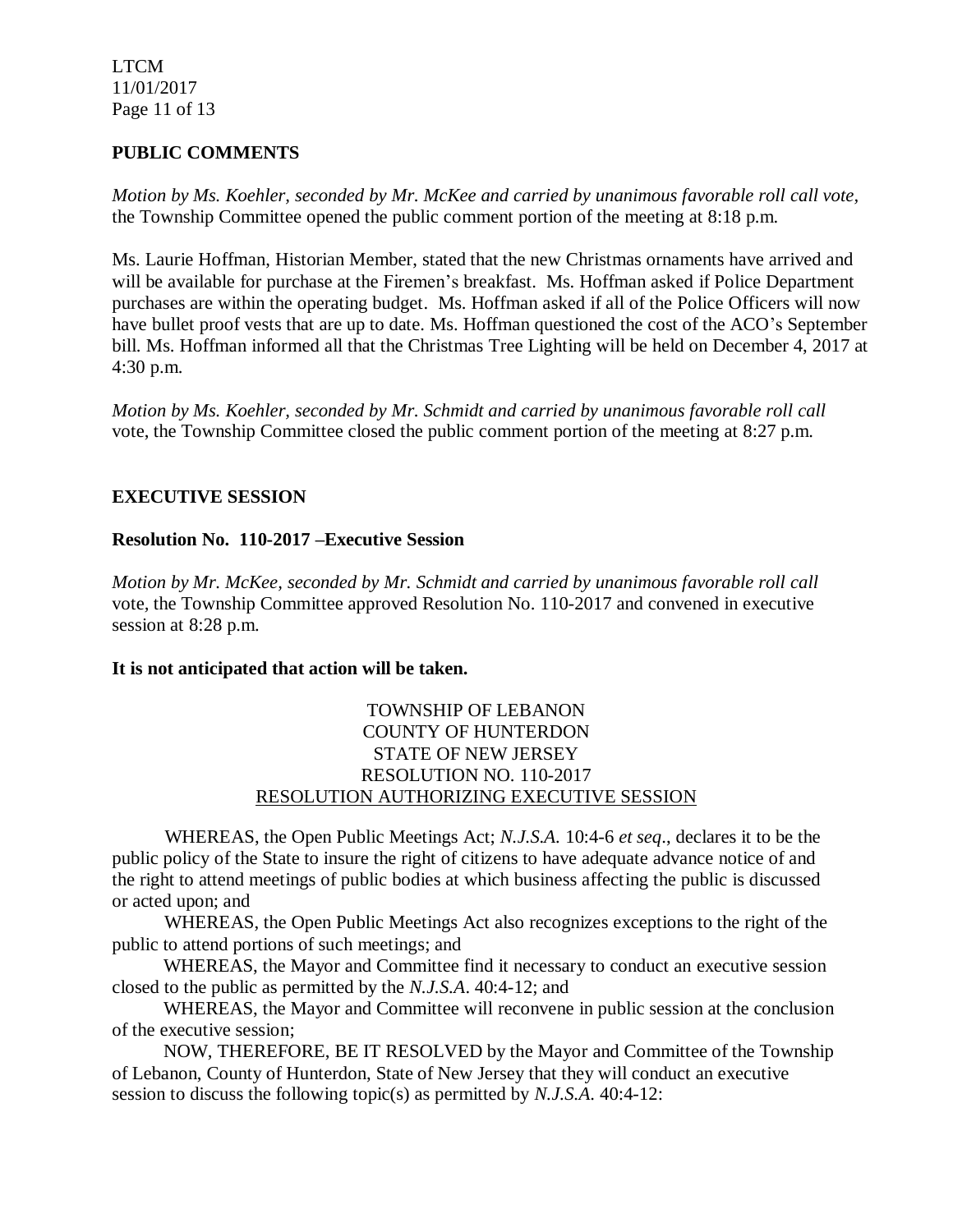LTCM 11/01/2017 Page 12 of 13

\_\_\_\_\_\_A matter which Federal Law, State Statute or Rule of Court requires be kept confidential or excluded from discussion in public (Provision relied upon:

 $\hspace{2cm}$   $\hspace{2cm}$   $\hspace{2cm}$   $\hspace{2cm}$   $\hspace{2cm}$   $\hspace{2cm}$   $\hspace{2cm}$   $\hspace{2cm}$   $\hspace{2cm}$   $\hspace{2cm}$   $\hspace{2cm}$   $\hspace{2cm}$   $\hspace{2cm}$   $\hspace{2cm}$   $\hspace{2cm}$   $\hspace{2cm}$   $\hspace{2cm}$   $\hspace{2cm}$   $\hspace{2cm}$   $\hspace{2cm}$   $\hspace{2cm}$   $\hspace{2cm}$  \_\_\_\_\_\_A matter where the release of information would impair a right to receive funds from the federal government;

\_\_\_\_\_\_A matter whose disclosure would constitute an unwarranted invasion of individual privacy;

 A collective bargaining agreement, or the terms and conditions thereof (Specify contract:  $\qquad \qquad$  ):

 A matter involving the purpose, lease or acquisition of real property with public funds, the setting of bank rates or investment of public funds where it could adversely affect the public interest if discussion of such matters were disclosed; Real Estate Acquisitions

Tactics and techniques utilized in protecting the safety and property of the public provided that their disclosure could impair such protection;

\_\_\_\_\_\_ Investigations of violations or possible violations of the law;

 X Pending or anticipated litigation or contract negotiation in which the public body is or may become a party; (The general nature of the litigation or contract negotiations is**: Mid-American Salt**

 X Professional Service Contracts**.** The public disclosure of such information at this time would have a potentially negative impact on the municipality's position in the litigation or negotiation; therefore this information will be withheld until such time as the matter is concluded or the potential for negative impact no longer exists. **2018 Professional Services**

 Matters falling within the attorney-client privilege, to the extent that confidentiality is required in order for the attorney to exercise his or her ethical duties as a lawyer; (The general nature of the matter is:

|                                                                                                 | the public disclosure |
|-------------------------------------------------------------------------------------------------|-----------------------|
| of such information at this time would have a potentially negative impact on the municipality's |                       |
| position                                                                                        |                       |

with respect to the matter being discussed; therefore this information will be withheld until such time as the matter is concluded or the potential for negative impact no longer exists.*)*;

X Matters involving the employment, appointment, termination of employment, terms and conditions of employment, evaluation of the performance, promotion or disciplining of any specific prospective or current public officer or employee of the public body, where all individual employees or appointees whose rights could be adversely affected have not requested in writing that the matter(s) be discussed at a public meeting; (The employee(s) and/or general nature of discussion is: Contract **CWA Local 1040**-**Police Matter** the public disclosure of such information at this time would violate the employee(s) privacy rights; therefore this information will be withheld until such time as the matter is concluded or the threat to privacy rights no longer exists.;

Deliberation occurring after a public hearing that may result in the imposition of a specific civil penalty or loss of a license or permit;

BE IT FURTHER RESOLVED that the Mayor and Committee hereby declare that their discussion of the subject(s) identified above may be made public at a time when the Township Attorney advises

them that the disclosure of the discussion will not detrimentally affect any right, interest or duty of the Township or any other entity with respect to said discussion.